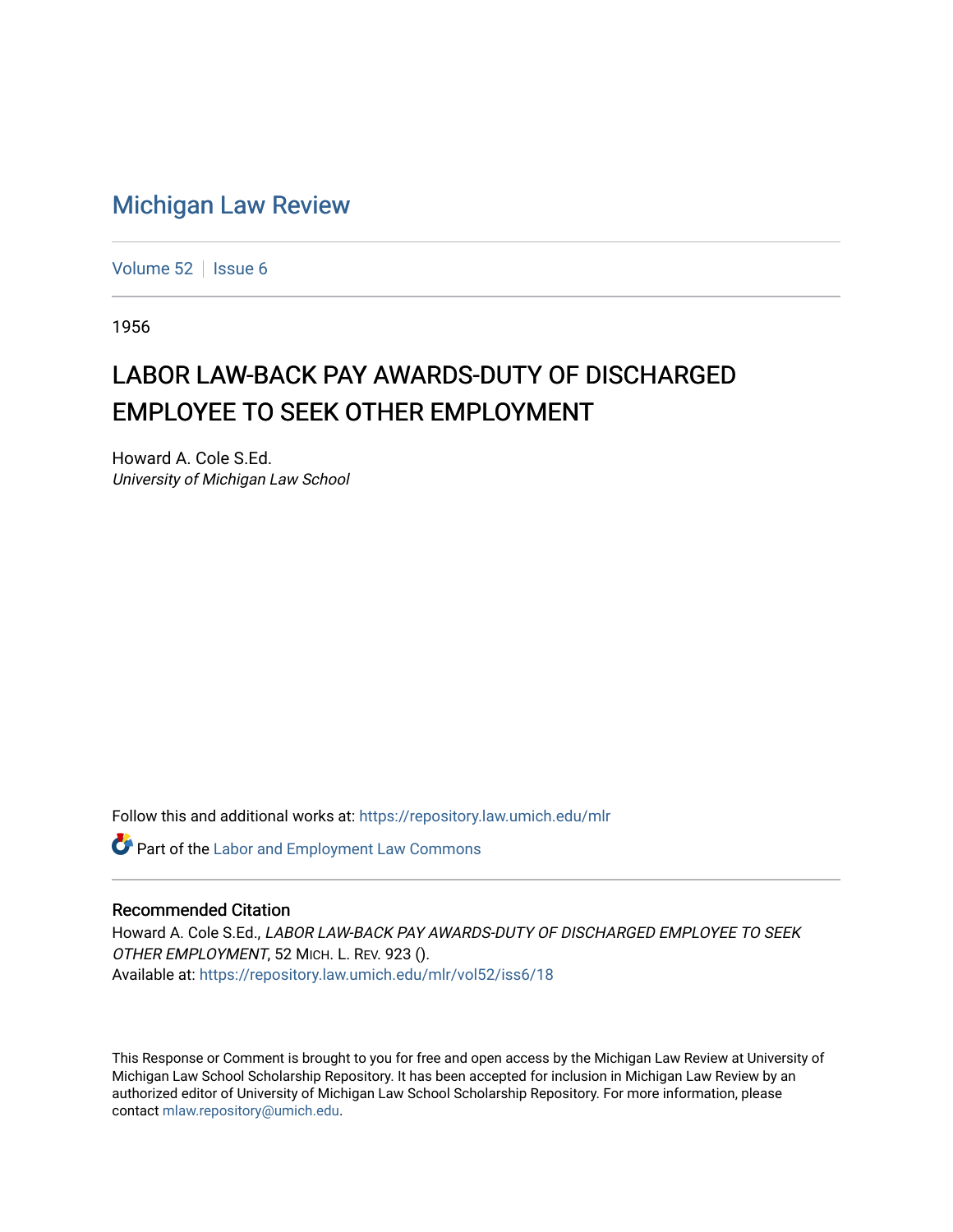LA.Boa LAw-BACK PAY AwARDs-DuTY OF D1sCHARGED EMPLOYEE To SEEK OTHER EMPLOYMENT-The National Labor Relations Board issued a back pay order<sup>1</sup> in favor of the victim of a discriminatory discharge, computing the award on the basis of the earnings of the dischargee's replacement during the period of discrimination less the amount actually earned by the dischargee in other employment during the same period. The dischargee had registered with the state unemployment agency but had earned only \$294.20 over a twoyear period. On petition for enforcement of the order, *held,* order set aside and case remanded. Where a dischargee earns only a small amount of money over a long period of time, mere proof of registration with a state unemployment agency is not sufficient evidence that the defendant has fulfilled his duty to use reasonable diligence in seeking other employment. *NLRB v. Pugh* & *Barr, Inc.,* (4th Cir. 1953) 207 F. (2d) 409.

The NLRB has statutory authority to issue orders for the reinstatement, with back pay, of employees who are discharged as the result of an unfair labor practice.<sup>2</sup> The awarding and computation of back pay in a reinstatement order are matters largely within the discretion of the Board.3 This discretion is limited by the requirement that there be deducted from the pay losses of the employee any earnings which he willfully failed to earn,<sup>4</sup> including those which he did not earn as a result of a failure to use reasonable diligence in seeking employment elsewhere.<sup>5</sup> This duty to "mitigate damages" is based upon the theory that the general purpose of a Board order is remedial, not punitive,<sup>6</sup> and that the purpose of a back pay order is therefore to make the employee whole rather than to penalize the employer.<sup>7</sup> It has also been

l Pugh & Barr, Inc., 102 N.L.R.B. 562 (1953).

<sup>2</sup> Labor-Management Relations Act, 1947, 61 Stat. L. 136 (1947), 29 U.S.C. (Supp. V, 1952) §160(b).

s NLRB v. Seven-Up Bottling Co., 344 U.S. 344, 73 S.Ct. 287 (1953); NLRB v. Gullet Gin Co., 340 U.S. 361, 71 S.Ct. 337 (1950); Phelps Dodge Corp. v. NLRB, 313 U.S. 177, 61 S.Ct. 845 (1941).<br>4 Phelps Dodge Corp. v. NLRB, note 3 supra.

<sup>4</sup> Phelps Dodge Corp. v. NLRB, note 3 supra.<br><sup>5</sup> NLRB v. Cheney California Lumber Co., (9th Cir. 1945) 149 F. (2d) 333; NLRB v. Cowell Portland Cement Co., (9th Cir. 1945) 148 F. (2d) 237; NLRB v. Condenser Corp. of America, (3d Cir. 1942) 128 F. (2d) 67.

<sup>6</sup>Consolidated Edison Co. v. NLRB, 305 U.S. 197, 59 S.Ct. 206 (1938).

7 Phelps Dodge Corp. v. NLRB, note 3 supra; Republic Steel Corp. v. NLRB, 311 **U.S.** 7, 61 S.Ct. 77 (1940). The view that back pay orders are designed to redress private wrongs, rather than to discourage the committing of unfair labor practices, has been criticized. See, e.g., 42 CoL. L. REv. 443 at 451-453 (1942), and Justice Murphy's dissent in the Phelps Dodge case, note 4 supra, at 200. The language of the decisions has been consistently in accord with this view, but the actual holdings have not. In some cases the dischargee has been made more than "whole." See, e.g., NLRB v. Seven-Up Bottling Co.,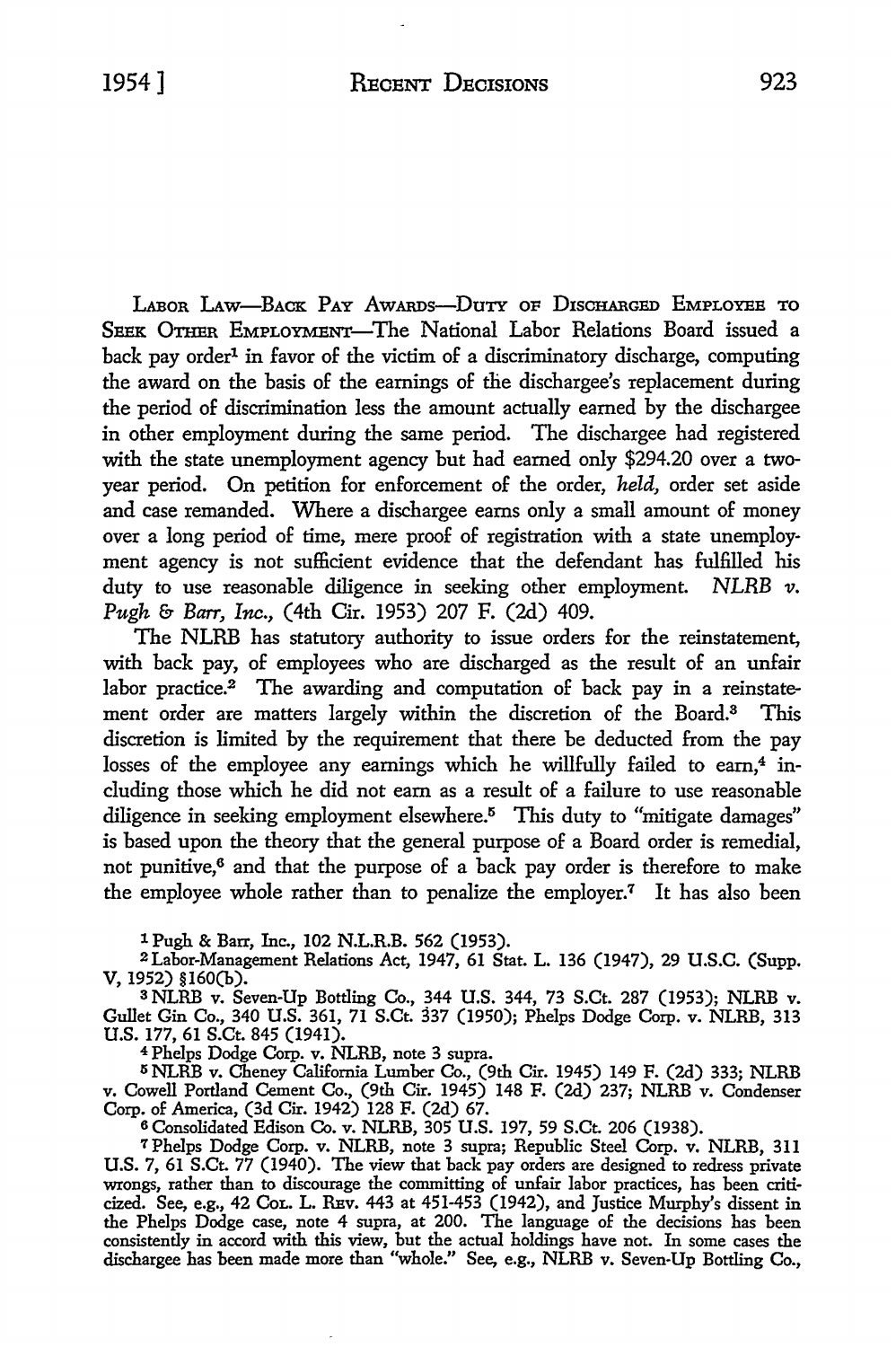said that this requirement is fair<sup>8</sup> and promotes production and employment.<sup>9</sup> The instant case presents two problems regarding the application of this policy: (I) Who should have the burden of proof in showing presence or absence of reasonable diligence on the part of the employee in seeking other employment? (2) What facts will constitute substantial evidence supporting a Board finding that such diligence has been used? In an ordinary civil action by an employee for the breach of an employment contract, the burden of proof as to the employee's reasonable diligence in seeking other employment rests with the wrongdoing employer.<sup>10</sup> There seems to be no good reason for not applying the same rule to cases involving the computation of back pay under an NLRB reinstatement order. Since 1943, the Board has adhered to the policy of holding registration with a state or federal employment agency to be conclusive proof of reasonable diligence on the part of the dischargee.11 Under this rule, the proof of such registration has precluded the employer from producing other evidence to show a lack of reasonable diligence and has limited him to showing that the employee unreasonably refused an offer of similar employment.<sup>12</sup> The instant case indicates that a heavier burden may rest upon the employee who earns only a small amount of money, or is unemployed, over a long period of time. The court in such a case appears ready to treat the mere failure to find employment as strong evidence of a failure to use reasonable diligence in seeking employment.<sup>13</sup> This inference not only deprives the evidence of registration with an employment agency of the substantiality required to support a finding of reasonable diligence, but it also creates a presumption against the use of reasonable diligence and in effect places the burden of proof in such cases upon the discharged employee. This result cannot be justified if the inference thus drawn is not clearly reasonable. Its reasonableness, however, must necessarily depend upon a number of variable factors such as the nature of the local economy and the condition of the local labor market. It also presupposes serious doubts as to the efficiency of government employment services. In addition to the doubtful logic of the inference, it may also be criticized because of the complexities in NLRB procedure that may be occasioned by its application. The reasonable dili-

note 3 supra (as a result of back pay being computed on a quarterly basis); NLRB v. Gullet Gin Co., note 3 supra (as a result of unemployment compensation benefits not being deducted). It has often been held that the duty to pay created by a back pay order is of a public and not a private nature. Amalgamated Utility Workers (C.I.O.) v. Consolidated Edison Co., 309 U.S. 261, 60 S.Ct. 561 (1940); Waterman S. S. Corp. v. NLRB, (5th Cir. 1941) 119 F. (2d) 760; NLRB v. Stackpole Carbon Co., (3d Cir. 1942) 128 F. (2d) 188; Nathanson v. NLRB, 344 U.S. 25, 73 S.Ct. 80 (1952).

s Phelps Dodge Corp. v. NLRB, note 3 supra, at 198.

9Id. at 200.

10 McCORMICK, DAMAGES §159 (1935); 5 CORBIN, CONTRACTS §1095 (1951); 134 A.L.R. 257 (1941).

11 Ohio Public Service Co., 52 N.L.R.B. 725 (1943), enforced (6th Cir. 1944) 144 F. (2d) 252; Harvest Queen Mill and Elevator Co., 90 N.L.R.B. 320 (1950).

12 Harvest Queen Mill and Elevator Co., note 11 supra.

13 "It is incredible that Bramer could not have earned more than this during that period if he had made reasonable efforts to find employment. . . ." Principal case at 409.